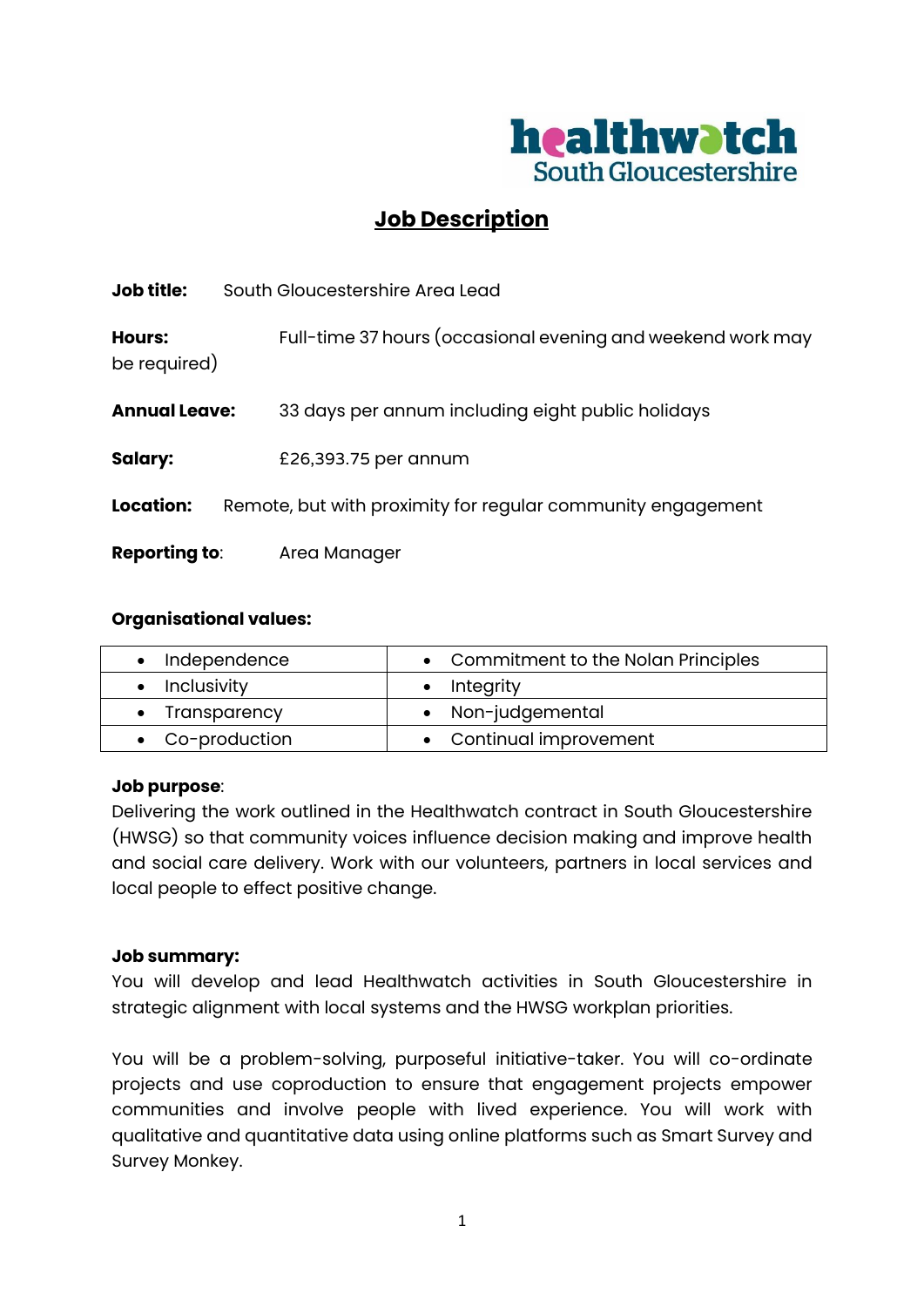The post-holder will be part of a wider team who provide expertise in engagement, particularly listening to the views of those with protected characteristics, and who experience poorer health and social care outcomes. Our remit is to be a conduit for voices from those who experience health inequalities. By delivering this consistency across our two other local Healthwatch, in Bristol and North Somerset, we aim not just to influence commissioning locally, but also at a system level.

You will enjoy networking with partner agencies, managing a range of relationships, co-operating and collating rich data to support improvement, such as with NHS England/Improvement in the Southwest, nationally with Healthwatch England our umbrella body and with regulators such as the Care Quality Commission.

## **Job Role**

- Co-ordinate quarterly Prioritisation Panel meetings to inform quarterly and annual workplans
- Devise, implement and deliver an annual workplan
- Produce research project reports, use surveys, make evaluations and work with the Area Manager to develop SMART recommendations
- Enable effective Healthwatch engagement activities and work in partnership to deliver them
- Work with the Voluntary and Community sector to provide a mechanism for collecting and understanding experiences of health and social care
- Use co-production in the development, delivery and evaluation of projects and activities
- Seek innovative ways for people to express their views including the development of inclusive methods of dialogue with residents
- Deliver day to day work monitoring health and social care, and collate this intelligence from the public using a CRM database
- Carry a work phone and provide information and signposting to the public during core hours and ensure this is effectively managed, and executed
- Enter and collate data in our CRM database
- Build excellent relationships with key stakeholders
- Support Enter and View team (when this work resumes)
- Support HWSG volunteers to conduct their roles
- Attend relevant meetings and forums
- Work in line with quality assurance processes, organisational policies, mandatory training, and safeguarding procedure
- Consult effectively with the Healthwatch Communications Officer to promote initiatives, developments, and outcomes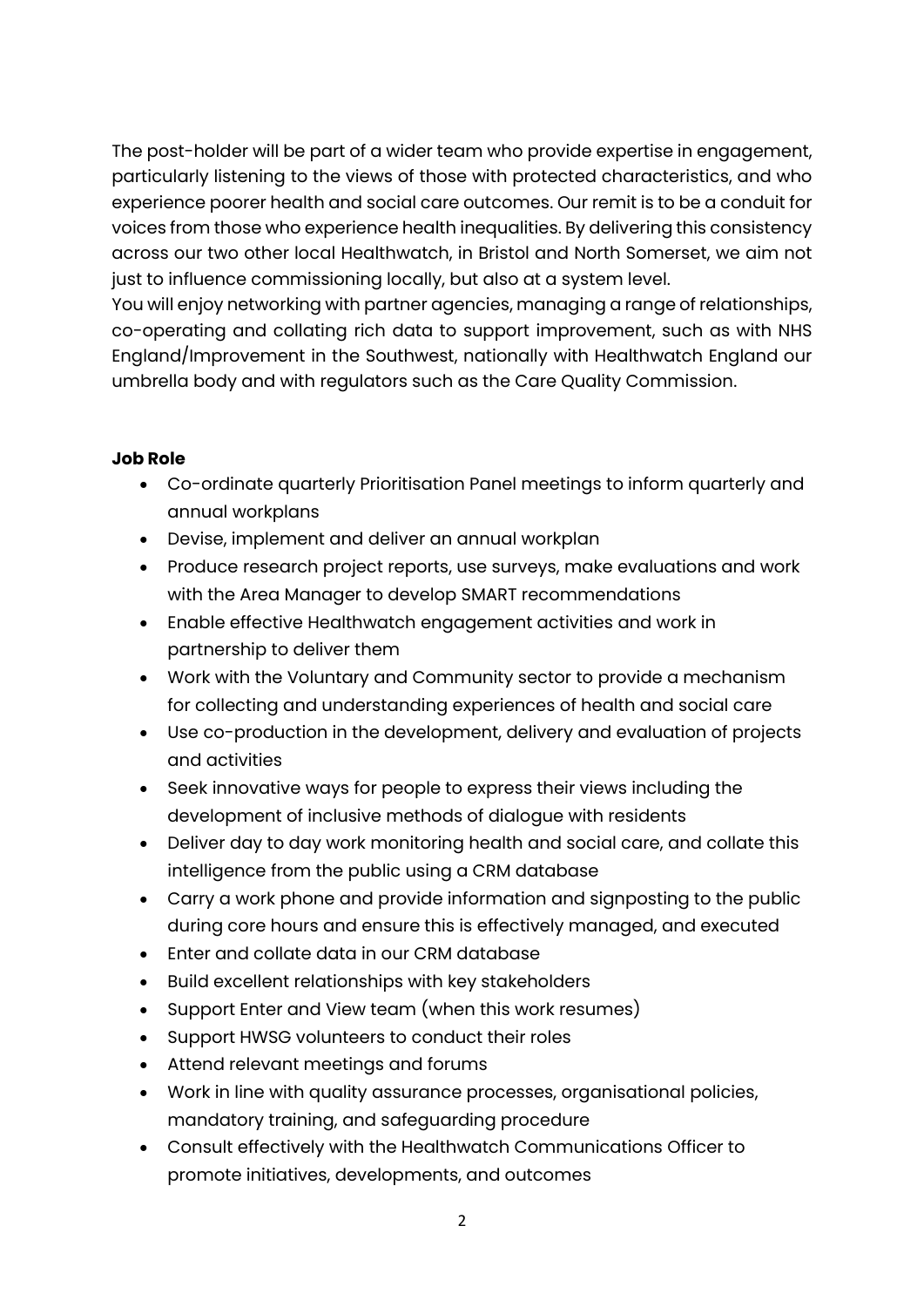- Support Patient Participation Groups
- Contribute effectively to supervision

## **Other duties**

- 1. Promote equality and diversity in all aspects of work and challenge discrimination.
- 2. Maintain the security and confidentiality of data and information managed by Healthwatch.
- 3. Use MS Office 365 software, use virtual meetings platforms & use online survey software.
- 4. Be aware of current trends in social care and health service provision that may have an impact across the patch.
- 5. Undertake any reasonable tasks, responsibilities and activities as required to ensure the smooth running of Healthwatch.

## **South Gloucestershire Lead, Person Specification**

|                            | <b>Essential</b>                                                                                      | <b>Desirable</b>                              |
|----------------------------|-------------------------------------------------------------------------------------------------------|-----------------------------------------------|
| 1. Skills and<br>abilities | Service evaluation or similar research skills                                                         | Understanding of                              |
|                            | Strong people skills and ability to build and sustain<br>working relationships with a range of people | confidentiality and data<br>protection / GDPR |
|                            | Ability to lead volunteers to effectively conduct their<br>roles and develop personally               | Coaching skills                               |
|                            |                                                                                                       | Use of Equality Impact                        |
|                            | Excellent time management and organisational skills                                                   | planning and Theory of                        |
|                            | and a 'can do' attitude                                                                               | Change                                        |
|                            | <b>Excellent communication and listening skills</b>                                                   |                                               |
|                            | High standard of computer literacy (knowledge of                                                      |                                               |
|                            | Office 365, Zoom and MS Teams, experience of using                                                    |                                               |
|                            | social media and database management)                                                                 |                                               |
|                            |                                                                                                       |                                               |
|                            | High level communication skills, both written and<br>verbal                                           |                                               |
|                            |                                                                                                       |                                               |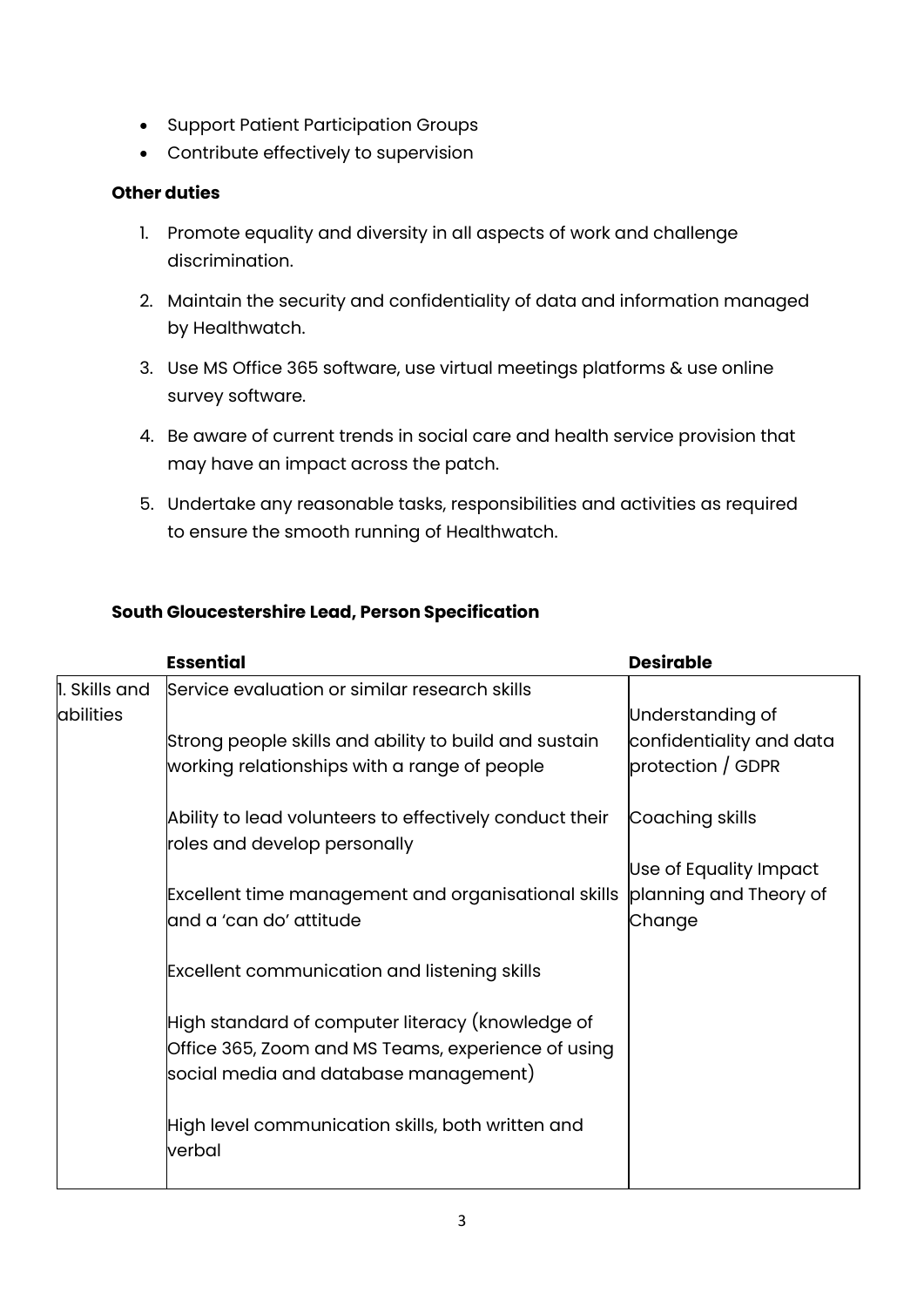|                  | Initiative-taking, resilient, with willingness to be  |                                |
|------------------|-------------------------------------------------------|--------------------------------|
|                  | flexible and creative                                 |                                |
|                  |                                                       |                                |
|                  | Self-managing and able to meet deadlines              |                                |
|                  |                                                       |                                |
|                  | Local area knowledge                                  |                                |
|                  |                                                       |                                |
| $\overline{2}$ . | Educated to degree level, or equivalent work/life     | <b>Experience using social</b> |
| Knowledge        | experience                                            | media in a business            |
| and              |                                                       | context                        |
| experience       | Familiar with research methods                        |                                |
|                  |                                                       | Qualitative and                |
|                  | Knowledge of best practice in health and social care  | quantitative research          |
|                  |                                                       |                                |
|                  | Knowledge and experience of managing                  | Awareness of local health      |
|                  | engagement, coproduction or Patient and Public        | and social care issues         |
|                  | Involvement with individuals/families/groups          |                                |
|                  | especially those vulnerable or disenfranchised        | Understanding of national      |
|                  |                                                       | health and social care         |
|                  | <b>Experience of report planning</b>                  | policy and best practice       |
|                  |                                                       |                                |
|                  |                                                       | Local voluntary and            |
|                  |                                                       | community knowledge            |
|                  |                                                       |                                |
|                  |                                                       | Experience as a volunteer      |
|                  |                                                       |                                |
|                  |                                                       | Delivery of group              |
|                  |                                                       | facilitation                   |
|                  |                                                       |                                |
|                  |                                                       | <b>Experience of report</b>    |
|                  |                                                       | writing                        |
| 3. Personal      | Hold personal values that are congruent with those of |                                |
| qualities        | the organisation                                      |                                |
|                  |                                                       |                                |
|                  | Commitment to equality and diversity and to           |                                |
|                  | providing accessible communications and               |                                |
|                  | opportunities to engage                               |                                |
|                  |                                                       |                                |
|                  | Ability to work in an empathetic and supportive way   |                                |
|                  | with people that inspires and motivates people        |                                |
|                  | Enthusiasm for working in a small team                |                                |
|                  |                                                       |                                |